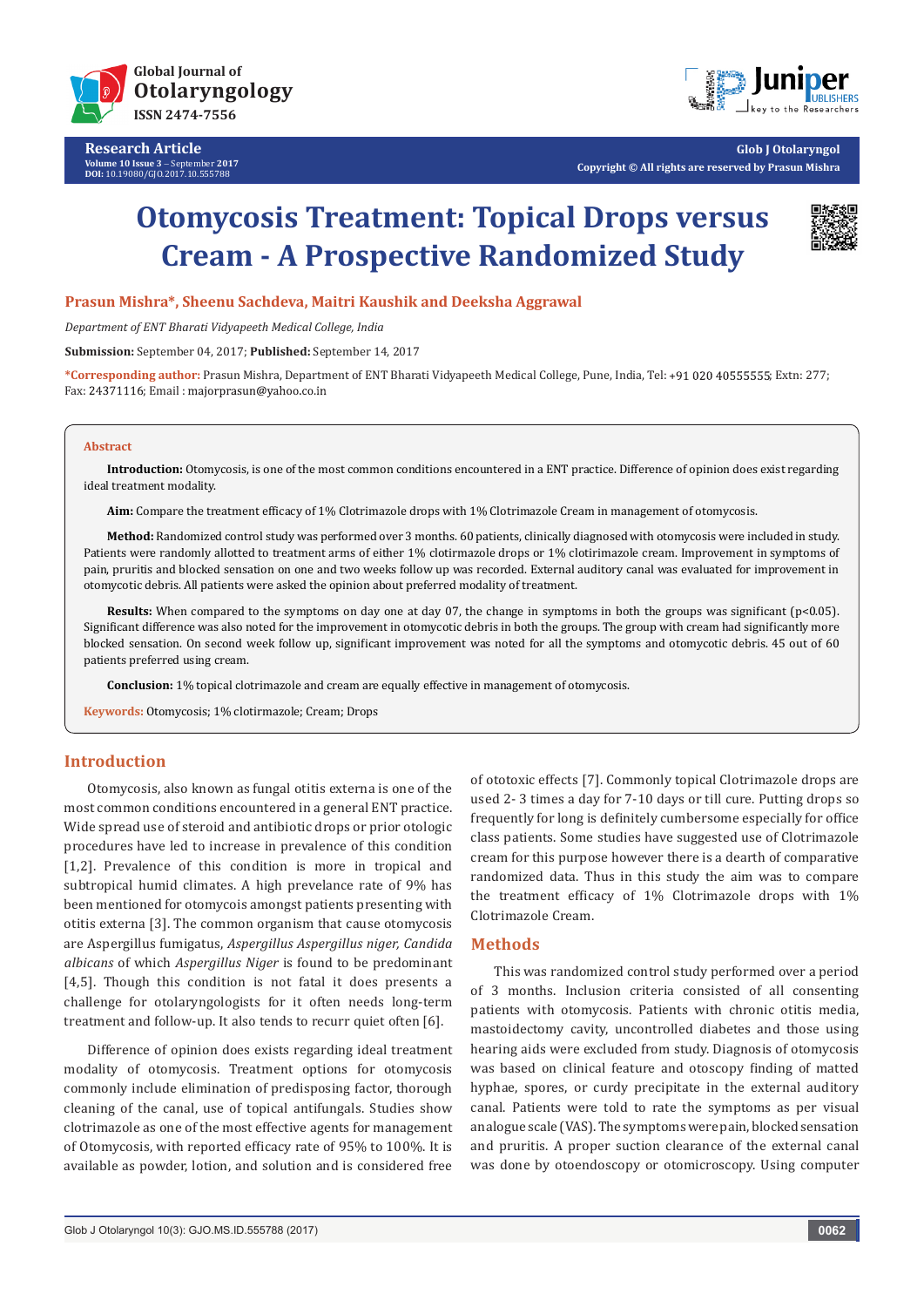generated random number table patients were allotted to either of the two groups. Group A consisted of 1% Clotrimazole drops and group B comprised of 1% Clotrimazole cream.

Group A patients were instructed to instill 1% Clotrimazole drops three drops three times a day and to review in opd after a week. For group B patients, 1% Clotrimazole cream was filled in 2 ml syringe and external auditory canal was filled with this cream under endoscopic guidance. Cotton was placed in EAC and patient was told to review in outpatient department after a week. During follow up the symptoms were evaluated again and EAC was examined. Patient was considered treated when there was no evidence of residual fungal debris. If during the first visit patient had evidence of otomycosis, the treatment was repeated and patient reviewed again after a week. After cure all the patients were asked a standard question. "If the results are same will they prefer one time instillation of cream or topical drops which needs to be instilled daily three times". The answer was noted.

## **Statistics**

Requisite statistical tests were applied on the results. Fishers's Exact Test was used for comparing the symptom change between two groups. McNemar's test was used for Intra group symptom improvement. P value <0.05 was considered as significant difference.

#### **Results**



Total 60 patients formed the study group with 30 in each group. Gender wise distribution in both the group was almost equal. In both the group all the patients were evaluated after seven days and the same symptoms were noted. External auditory canal of patient was checked with endoscope and findings recorded. The results at the end of a week are as per Figures 1 & 2. 11 patients in the group with antifungal drops persisted with pain and 13 in the cream group. 8 patients in the drops groups had pruritis as compared to 6 in the cream group. 3 patients in drops group had discharge as compared to 4 in the cream group. Otomycotic debris persisted in 9 patients in the

drops group and 11 patients in the cream group. 13 patients in the drop group persisted with complaints of ear blockage as compared to the cream group which had 22 patients having blocked ear sensation.







When compared to the symptoms on day one to day 07 the change in symptoms in both the groups was significant ( $p \le$ 0.05). Statistically significant difference was also noted for the improvement in otomycotic debris in both the groups. With inter group comparison there was no satistically significant difference in the symptomatic improvement between both the groups except for symptom of ear blockage. The group with cream had significantly more sensation of ear blockage compared to the drops group the results of change in symptoms after two weeks as per Figure 3. On second week follow up significant improvement was noted for all the symptoms when compared to symptoms on day one. There was no significant difference between the two groups in terms of symptoms and remnant otomycotic debris. For the response to the question asked to all the patients at the end regarding choosing the preferred modality of treatment (drops Vs cream) given that the efficacy was same, 45 out of 60 patients preferred using cream considering the convenience of treatment modality.

## **Discussion**

Otomycosis is a common condition encountered in ENT Outpatient department which consists of fungal infection of